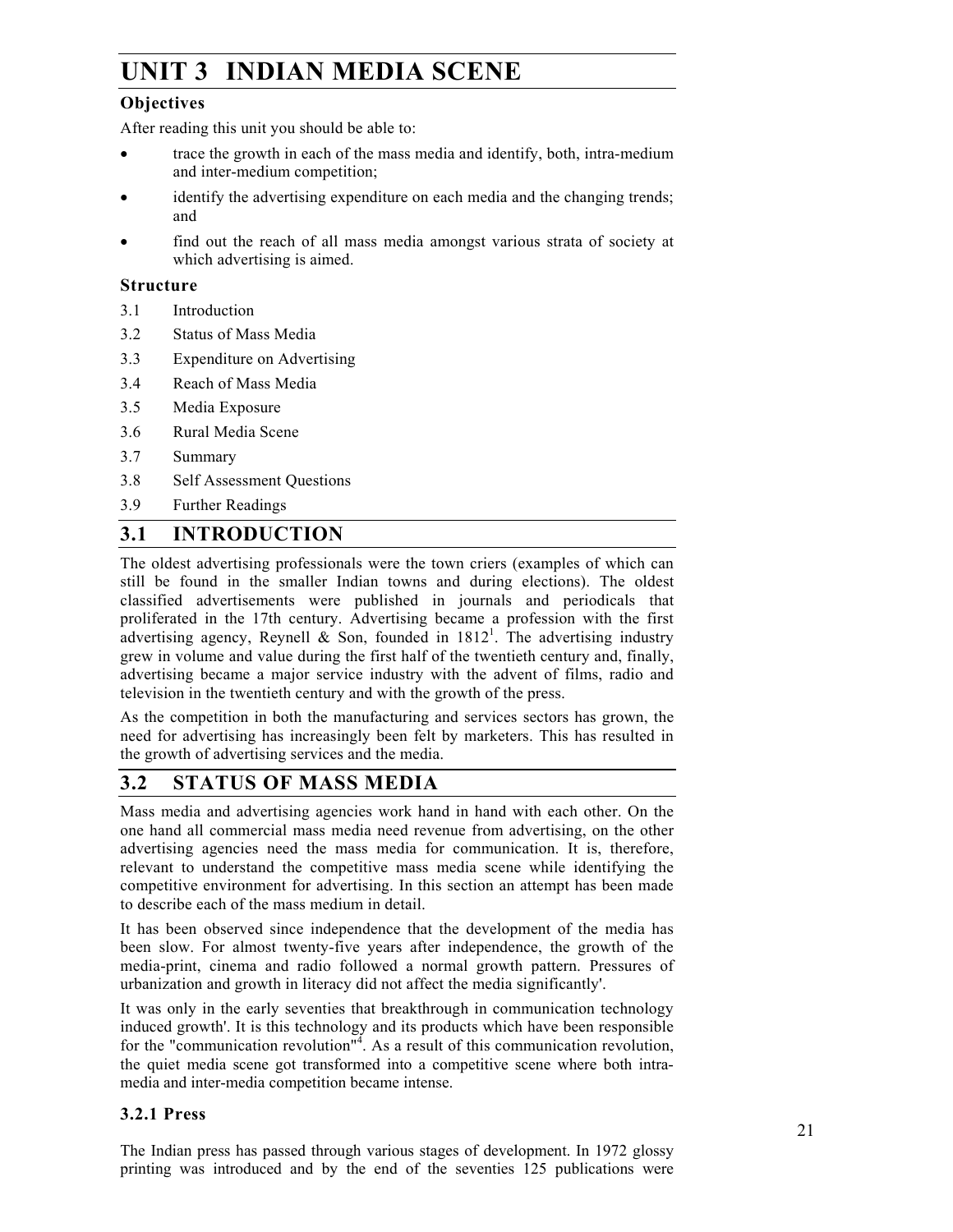available in colour. This medium got a second boost when offset technology was introduced in the early eighties. As a result of this change in technology, glossies were introduced amongst print titles.

Today, there are more than 40,000 publications in India. Of these, 716 are enrolled with the Indian Newspaper Society. The details are shown in Table No.1.

These 716 publications break up into 394 dailies, 2 bi-weeklies, 106 weeklies,

56 fortnightlies, 153 monthlies, 2 bi-monthlies and 3 annuals. The combined circulation of these 716 INS publications is 46 million. Of them 338 have circulation audited by ABC and these publications have a total circulation of 34 million copies'.

|    | S.No.<br>Frequency            |                          | <b>INA DATA</b>                    |                          | <b>ABC DATA</b>             |
|----|-------------------------------|--------------------------|------------------------------------|--------------------------|-----------------------------|
|    |                               | No. of<br><b>Members</b> | <b>Circulation</b><br>(in million) | No. of<br><b>Members</b> | Circulation<br>(in million) |
| ı. | Dailies                       | 394                      | 22.2                               | 172                      | 17.3                        |
| 2. | <b>Bi-Weeklies</b>            | 2                        |                                    |                          |                             |
| 3. | Weeklies                      | 106                      | 8.9                                | 66                       | 7.7                         |
| 4. | Fortnightlies and Monthlies   | 209                      | 11.8                               | 100                      | $9.2^{\circ}$               |
| 5. | Annuals or Trade Publications | 5                        | 0.4                                |                          |                             |
|    | Total                         | 716                      | 46.0                               | 338                      | 34.2                        |

**Table 1 Number of Publications and their Circulation** 

For the purpose of classification of publications following points are considered:

Publications are classified on the basis of their periodicity. Therefore, they can also be called periodicals.

- A daily, by definition, is a publication, which is published at least four times a week.
- Generally, all dailies are newspapers a publication primarily reporting news.
- A publication with news analysis, news features and other general interest material is called a magazine and invariably' its periodicity is not daily.

**Growth in Publications:** If we analyze the available data (Table 2) of the past 10 years, we find that the number of publications grew by 57.7 per cent, from 23,616 publications in 1986 to 37,254 publications in 1995'.

| Year  | <b>Dailies</b> | <b>Tri/Biweeklies</b> | Weeklies | <b>Others</b> | <b>Total</b> |  |
|-------|----------------|-----------------------|----------|---------------|--------------|--|
| 1986  | 1978           | 119                   | 7,147    | 14,372        | 23,616       |  |
| 1987, | 2151           | 132                   | 7,501    | 14,845        | 24,629       |  |
| 1988  | 2281           | 134                   | 7,813    | 15,308        | 25,536       |  |
| 1989  | 2538           | 144                   | 8,353    | 16,019        | 27,054       |  |
| 1990  | 2856           | 181                   | 8,926    | 16,528        | 28,491       |  |
| 1991  | 3229           | 257                   | 9,621    | 17,107        | 30,214       |  |
| 1992  | 3502           | 271                   | 10,375   | 17,809        | 31,957       |  |
| 1993  | 3740           | 275                   | 11,136   | 18,461        | 33,612       |  |
| 1994  | 4043           | 294                   | 11,973   | 19,291        | 35,601       |  |
| 1995  | 4236           | 316                   | 12,695   | 20,007        | 37,251       |  |

**Table 2 Number of Publications (1986-1995)** 

*Source:* Press in India - 1996 (New Delhi: Publications Division, Ministry of Information & Broadcasting, Government of India), 1996, p.17.

But, the total circulation of all publications did not grow at the same rate. On the basis of data available during the same period we find that the circulation grew only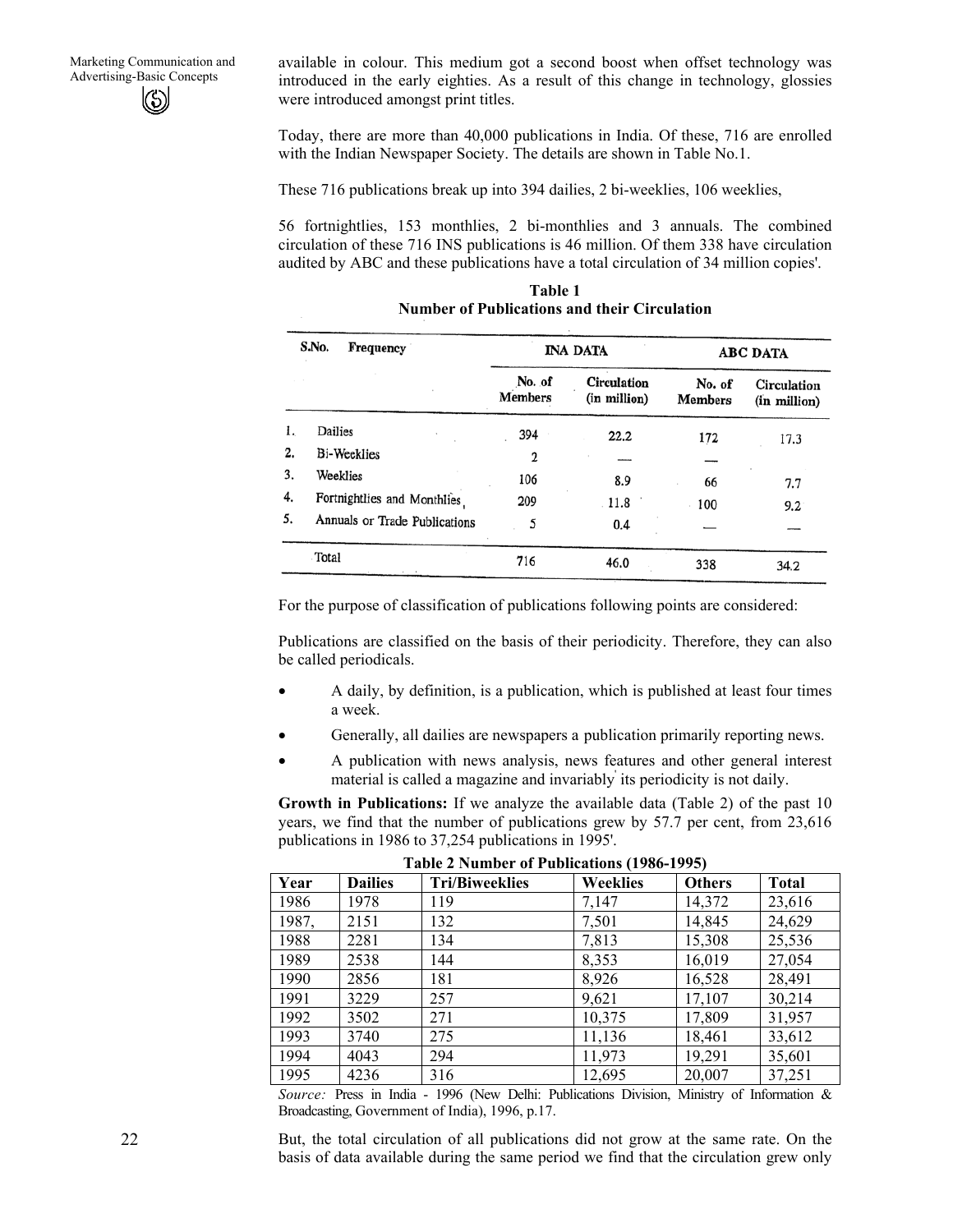by 23.78 per cent, from 64,051 thousand (6.4 crores) in 1986 to 79,283 thousand Indian Media Scene (7.93 crores) copies in 1995, as shown in Table 3. **Table 3** 

|      |                                                            | 1 apie 3               |          |               |              |  |  |  |
|------|------------------------------------------------------------|------------------------|----------|---------------|--------------|--|--|--|
|      | Circulation of Publications During 19864995 (in thousands) |                        |          |               |              |  |  |  |
| Year | <b>Dailies</b>                                             | <b>Tri/Bi-Weeklies</b> | Weeklies | <b>Others</b> | <b>Total</b> |  |  |  |
| 1986 | 21587                                                      | 262                    | 18201    | 24001         | 64051        |  |  |  |
| 1987 | 22607                                                      | 210                    | 16527    | 17486         | 56830        |  |  |  |
| 1988 | 21563                                                      | 177                    | 16751    | 16382         | 54873        |  |  |  |
| 1989 | 23097                                                      | 239                    | . 18293  | 16655         | 58284,       |  |  |  |
| 1990 | 22637                                                      | 332                    | 15229    | 14962         | 53160        |  |  |  |
| 1991 | 24290                                                      | 206                    | 15767    | 13622         | 53885        |  |  |  |
| 1992 | 28092                                                      | 294                    | 19184    | 16097         | 63667        |  |  |  |
| 1993 | 29258                                                      | 230                    | 21380    | 16743         | 67611        |  |  |  |
| 1994 | 31559                                                      | 175                    | 22595    | 17973         | .72302       |  |  |  |
| 1995 | 35451                                                      | 640                    | 24770    | 18422         | 79283        |  |  |  |
|      |                                                            |                        |          |               |              |  |  |  |

*Source:* Press in India - 1996 (New Delhi: Publications Division, Ministry of Information and Broadcasting, Government of India), 1996, p.33.

It is interesting that the growth in the number of dailies was much more than the average of all publications (Table 4).

|                  | Percentage Growth in All Publications during 1986 to 1995 |               |                    |  |  |  |  |  |
|------------------|-----------------------------------------------------------|---------------|--------------------|--|--|--|--|--|
|                  |                                                           | <b>Number</b> | <b>Circulation</b> |  |  |  |  |  |
| i)               | <b>Dailies</b>                                            | 114.2%        | 64 2%              |  |  |  |  |  |
| $\overline{ii}$  | Tri/Bi-Weeklies and Weeklies                              | 79%           | 37.6%              |  |  |  |  |  |
| $\overline{iii}$ | Others                                                    | 39.2%         | $-23.24\%$         |  |  |  |  |  |
|                  | Average of all Publications                               | 57.7%         | 23.78%             |  |  |  |  |  |

**Table 4** 

During the period under review, the number of dailies grew by 114.2 per cent, from 1978 in 1986 to 4236 in 1995. Even the growth in circulation was higher than the average of all publications. The growth in circulation was 64.2 per cent, as the circulation of all dailies grew from 21587 thousand (2.1 crores) in 1986 to 35451 thousand (3.5 crores) in 1995.

In the case of weeklies the growth is comparatively less than in the case of dailies, but here also the same trends of growth of competition were observed. During the decade under review, the number of weeklies grew by 79 per cent per cent and their circulation by 37.6 per cent.

In the categories of other publications (fortnighlies, monthlies, etc.) the number grew by 39 per cent but the circulation fell by 23.24 per cent.

**Language wise number of publications and their circulation:** Contrary to common belief, the Hindi press is the largest in India and not the English press. This is what was revealed on the analysis of 1995 data. As high as 39 per cent of the total publication were in Hindi but their circulation was even larger 42.6 per cent). **In** the second position were the English language publications. It is interesting to note that in terms of circulation Malayalam was the third most popular press (8.9 per cent), although its share in the total number of publications was only 3.2.

The other striking feature of the Indian press was that only six regional languages (Bengali, Gujarati, Kannada, Malayalam, Marathi and Tamil), were constituting one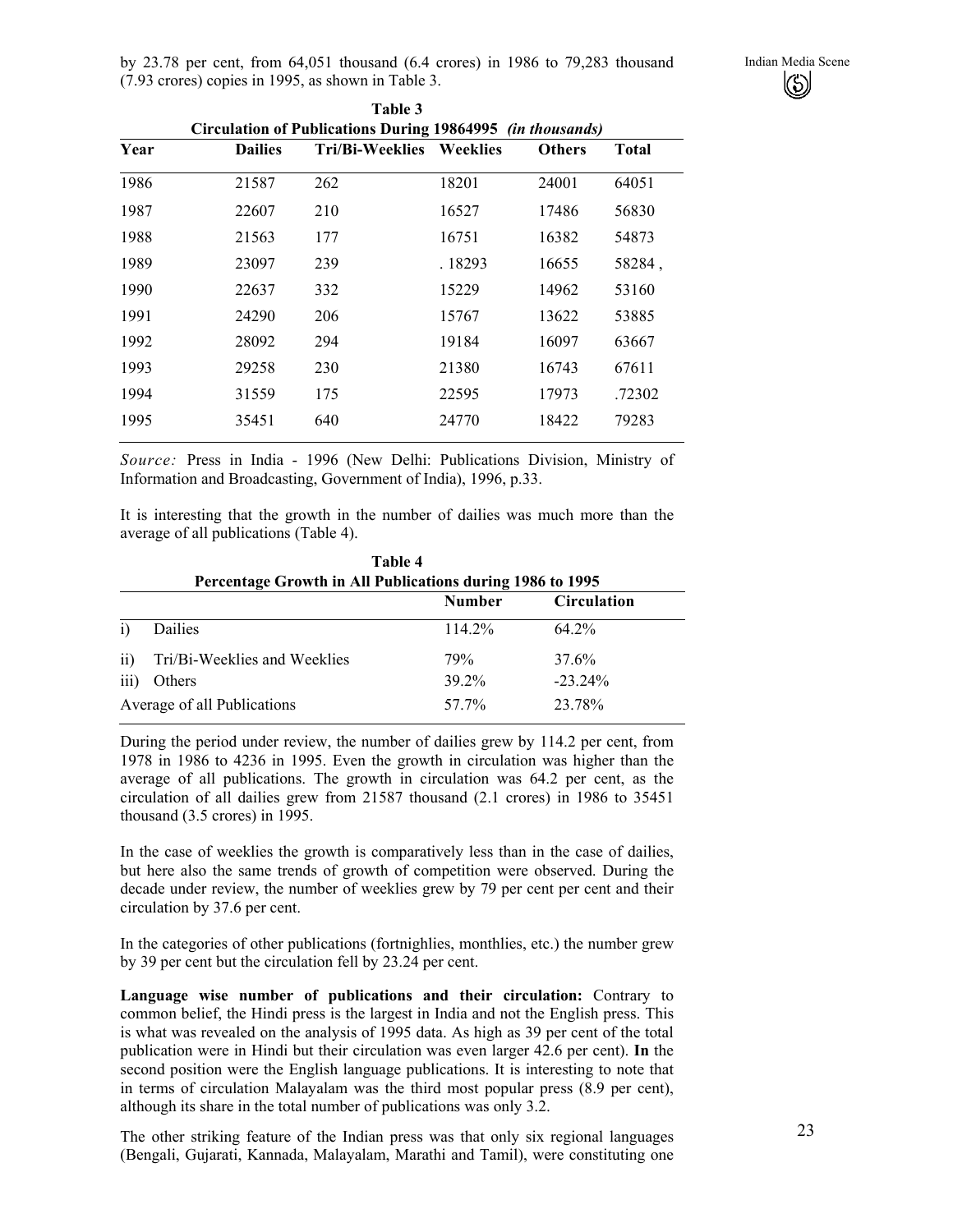fourth of the Indian press both in terms of their number (24.1 per cent) and circulation (26.4 per cent). The data clearly show that the print medium became more competitive with increased number of publications, each trying to gain a market share in a market growing at a slow rate of 2.4 per cent per year. It is also clear from the available data how the competition grew within the print medium and, due to the growth in literacy, the regional press grew and left the English language press far behind'. The details are given in Table 5.

| Publications and their Circulation (Number and Percentage Share) in 1995 |                  |                                  |            |                                                           |            |  |  |
|--------------------------------------------------------------------------|------------------|----------------------------------|------------|-----------------------------------------------------------|------------|--|--|
|                                                                          | Sr. No. Language | Number of<br><b>Publications</b> | Percentage | Publications Circulation of Publications<br><b>Number</b> | Percentage |  |  |
| 1.                                                                       | Assamese         | 181                              | 0.5        | 563                                                       | 0.71       |  |  |
| 2.                                                                       | Bengali          | 2,163                            | 5.8        | 3,950                                                     | 4.5        |  |  |
| 3 <sub>1</sub>                                                           | English          | 5,712                            | 15.3       | 10,751                                                    | 13.6       |  |  |
| 4.                                                                       | Gujarati         | 1,038                            | 2.8        | 2,502                                                     | 3.15       |  |  |
| 5.                                                                       | Hindi            | 14,517                           | 39.0       | 33,749                                                    | 42.6       |  |  |
| 6.                                                                       | Kannada          | 1,289                            | 3.5        | 2,115                                                     | 2.7        |  |  |
| 7.                                                                       | Kashmiri         | 1                                |            |                                                           |            |  |  |
| 8.                                                                       | Konkani          | 5                                |            | 3                                                         |            |  |  |
| 9.                                                                       | Malayalam        | 1,192                            | 3.2        | 7,034                                                     | 8.9        |  |  |
| 10.                                                                      | Manipuri         | 31                               | 0.08       | 9                                                         | .01        |  |  |
| 11.                                                                      | Marathi          | 1,691                            | 4.5        | 3,077                                                     | 3.88       |  |  |
| 12.                                                                      | Nepali           | 50                               | 0.13       | 10                                                        | .01        |  |  |
| 13.                                                                      | Orriya           | 568                              | 1.5        | 1,968                                                     | 2.48       |  |  |
| 14.                                                                      | Punjabi          | 749                              | 2.0        | 2,232                                                     | 2.8        |  |  |
| 15.                                                                      | Sanskrit         | 48                               | 0.13       | 4                                                         |            |  |  |
| 16.                                                                      | Sindhi           | 92                               | 0.24       | 93                                                        | 0.12       |  |  |
| 17.                                                                      | Tamil            | 1,611                            | 4.3        | 2,744                                                     | 3.46       |  |  |
| 18.                                                                      | Telugu           | 873                              | 2.3        | 3,161                                                     | 3.99       |  |  |
| 19.                                                                      | Urdu             | 2,458                            | 6.6        | 4,113                                                     | 5.12       |  |  |
| 20.                                                                      | Others*          | 3,084                            | 8.3        | 1,205                                                     | 1.52       |  |  |
|                                                                          | Total            | 37,254                           | 100        | 79.283                                                    | 100        |  |  |
|                                                                          |                  |                                  |            |                                                           |            |  |  |

**Table 5** 

\* Others include other languages, Bilingual and Multilingual publications.

*Source:* Adapted from "Press in India 1996" (New Delhi: Publications Division, Ministry of Information and Broadcasting, Government of India), 1996 pp. 19,34

#### **3.2.2 Television**

Television was started in India in September 1959 with just a few hours of black and white transmission from Delhi and its reach was restricted to a radius of a few kilometers. The main objectives for which television was introduced were education, information, development, science, agriculture and health. Then started the Mumbai centre in 1972 and gradually this medium started spreading into other areas. But till 1975 this medium was not available to an advertiser.

For advertisers this medium opened up in phases. It was only on the first of January 1976 that commercials were allowed on television by Doordarshan.

The second milestone in the growth of this medium was the introduction of a National Network on Doordarshan on August 15, 1982. As a result, the reach of Indian Media Scene television grew.

The third major development was the introduction of colour in 1982, which really put life into this medium.

The fourth milestone was July 7, 1984 when sponsored programmes were introduced'. With these policy changes by Doordarshan, television became commercially available to the. advertisers.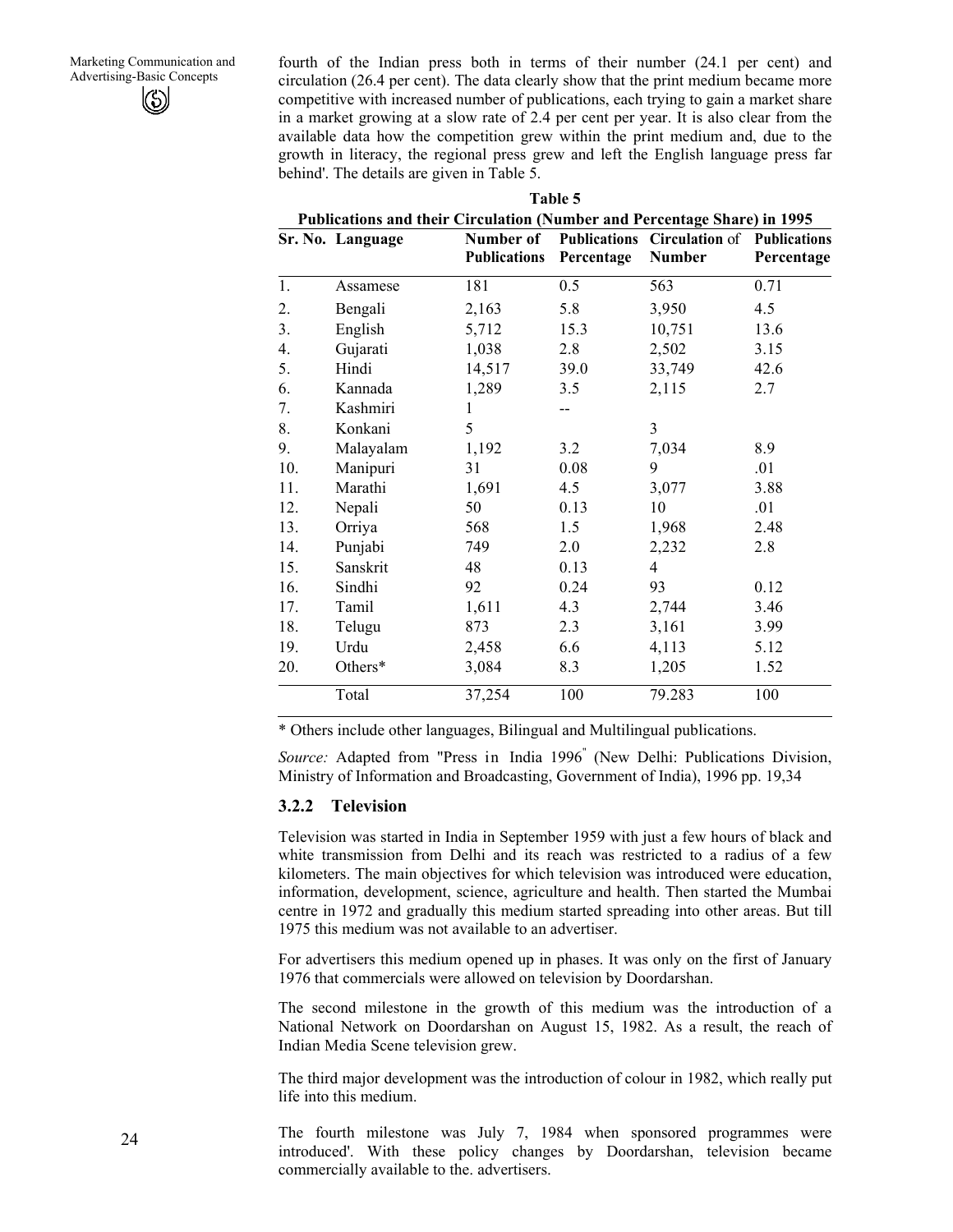However, the reach of television was still restricted to select areas as the total number Indian Media Scene of transmitters was only 43. Between July and December 1984, this number increased to 168 (about four times) and a larger chunk of the population came under the cover of television.

Today, 38 years after of its inception, Doordarshan has becomes one of the largest broadcasting services in the world with over 781 transmitters and 41 production centres9. Doordarshan'3 National transmission (DD-I), which is an all India telecast, along with the metro service (DD-II) from 40 major cities, and 15 regional services, cover 86 per cent of the total population geographically and reaches 250 million people.

While the Government of India was making efforts to increase terrestrial transmission, transnational channels made an entry **in** 1991. The first to come was CNN **in** 1991, followed by ZEE in 1992. The number started increasing at such a rate that by the year-end there were 10 channels. In 1993 the reported number of channels was 15, which doubled by the end of 1994. In 1995 a total of 44 channels were available and by 1997 regional channels also grew. For details refer to Table 6 and Table 7.

|                 | Table 6<br><b>TV Channel Options</b> |                                                                                                                       |                                                       |                                                                               |                                                                                                                                                                       |  |  |  |
|-----------------|--------------------------------------|-----------------------------------------------------------------------------------------------------------------------|-------------------------------------------------------|-------------------------------------------------------------------------------|-----------------------------------------------------------------------------------------------------------------------------------------------------------------------|--|--|--|
| 1990            | 1991                                 | 1992                                                                                                                  | 1993                                                  | 1994                                                                          | 1995                                                                                                                                                                  |  |  |  |
| DD <sub>1</sub> | $DD-1$                               | <b>STAR PLUS JAIN TV</b>                                                                                              |                                                       | <b>RAJ TV</b>                                                                 | <b>BITV</b>                                                                                                                                                           |  |  |  |
| DD <sub>2</sub> | $DD-2$<br><b>CNN</b>                 | <b>PRIME</b><br><b>SPORTS</b><br><b>PTV</b><br><b>BBC</b><br><b>ZEE TV</b><br><b>CHINESE</b><br><b>CHANNEL</b><br>[V] | <b>ATN</b><br>. SUN TV<br><b>ASIA NET</b><br>UDAYA TV | $DD4-DD14$<br>JJ TV<br><b>GEC</b><br><b>GEMINI</b><br><b>STAR MOVIES SONY</b> | <b>YES</b><br><b>DISCOVERY</b><br>E-TV<br>EL-TV<br><b>ESPN</b><br><b>TNT</b><br><b>DDCNN</b><br><b>DD INDIA</b><br><b>SUN MUSIC</b><br><b>SUN MOVIE</b><br><b>ZEE</b> |  |  |  |
| $\overline{2}$  | 3                                    | 10                                                                                                                    | 15                                                    | 30                                                                            | <b>CINEMA</b><br>44                                                                                                                                                   |  |  |  |
|                 |                                      | <b>Channels Channels Channels</b>                                                                                     | Channels                                              | Channels                                                                      | Channels                                                                                                                                                              |  |  |  |

The result of this growth was that the channels were divided into two broad groups; terrestrial and satellite. Among satellite channels, the first ones such as Zee, Sun, Udaya, Eenadu, etc., continue to be front runners in the race for the viewer's attention. This increased number of channels resulted in the fragmentation of the audience and it is being . forecasted that this fragmentation seems to grow with the increase in channel availability.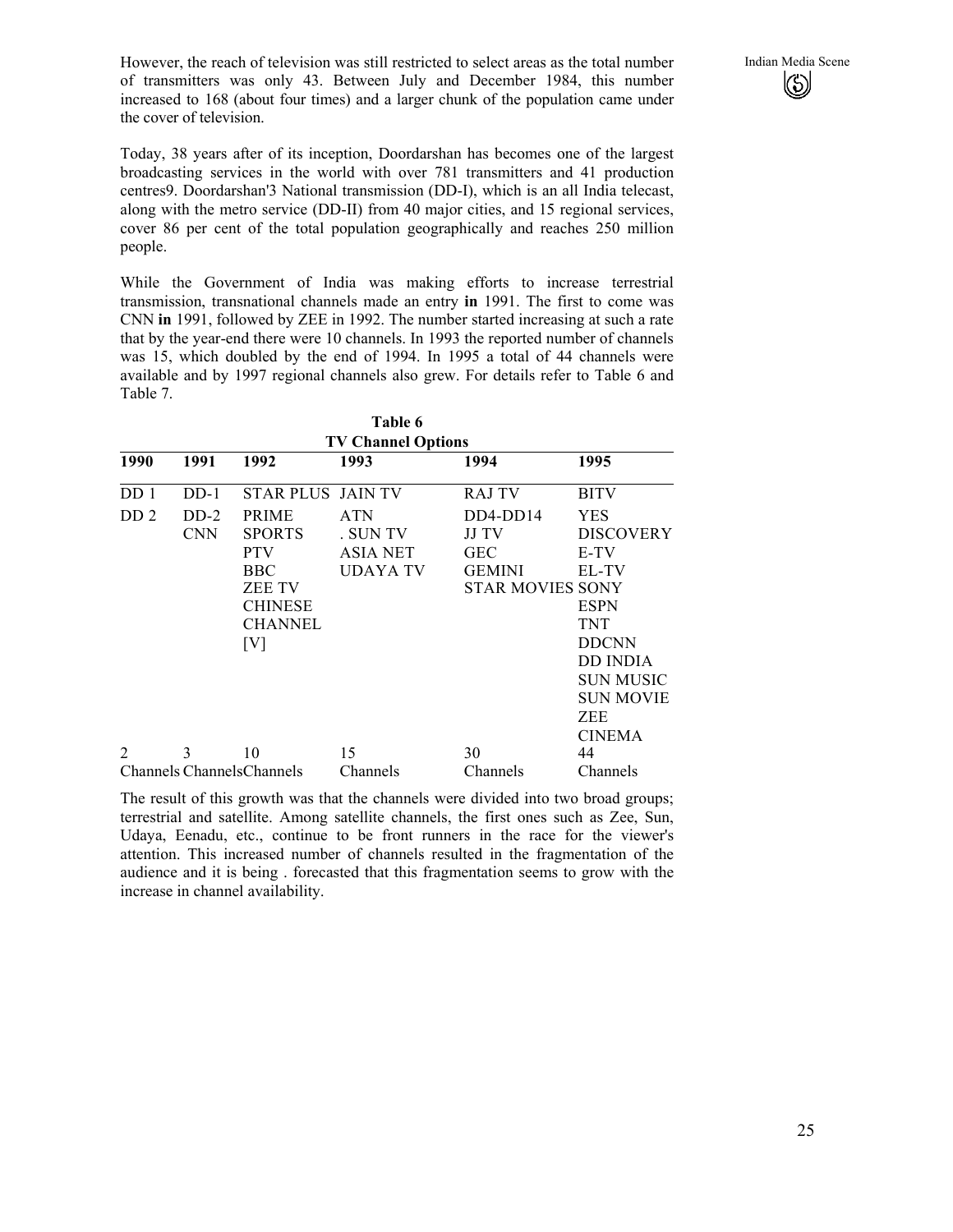Marketing Communication and Advertising-Basic Concepts



|                             |            | Table 7                   |                   |
|-----------------------------|------------|---------------------------|-------------------|
|                             |            | <b>Television in 1997</b> |                   |
| <b>DOORDARSHAN</b>          |            | <b>SATELLITE</b>          |                   |
| <b>National</b>             | Regional   | <b>National</b>           | Regional          |
| D1                          | Ahmedabad  | ABNI                      | Asianet           |
| D <sub>D</sub> <sub>2</sub> | Bangalore  | <b>ATN</b>                | Eenadu            |
|                             | Bhopal     | BBC                       | Gemini            |
|                             | Mumbai     | Channel V                 | Raj               |
|                             | Calcutta   | <b>CNN</b>                | <b>Sun Movies</b> |
|                             | Delhi      | Discovery                 | Sun Music         |
|                             | Guwahati   | EL TV                     | Sun TV            |
|                             | Jaipur     | <b>ESPN</b>               | Udaya             |
|                             | Jalandhar  | Home TV                   | Vijaya            |
|                             | Lucknow    | M TV                      | <b>YES</b>        |
|                             | Chennai    | <b>NEPC</b>               |                   |
|                             | Patna      | Prime Sports              |                   |
|                             | rinagar    | Sony                      |                   |
|                             | Trivandrum | <b>Star Movies</b>        |                   |
|                             |            | <b>Star Plus</b>          |                   |
|                             |            | TVI                       |                   |
|                             |            | Zee Cinema                |                   |
|                             |            | Zee Music                 |                   |
|                             |            | Zee TV                    |                   |

In fact, satellite television has divided the universe of television households into two broad groups. First, there are television homes having access to terrestrial channels, namely DD-I, DD Metro and DD Regional. Secondly, there are, TV homes with a cable and satellite connection having access to the terrestrial channels and a host of satellite channels.

The other impact of this growth in satellite channel, were two, namely, increase in TV viewing time, and audience specific channels/programmes. The introduction of commercial breaks within programmes was yet another development. As a result, advertising on television became much more effective<sup>10</sup>.

#### **3.2.3 Radio**

All India Radio is wholly owned and controlled by the Government of India.. With 105 broadcasting centres,-transmitting entertainment programmes along side business, current affairs, educational programmes, news, sports and film based programmes in 170 languages and dialects, it has been able to reach out to everybody. The coverage of radio in India is 89.7 per cent by area and 97.1 per cent by population. The total estimated number of radio households in India is 104 million. Its penetration is highest amongst all the media, as it has 81 per cent penetration in urban households and 68 per cent in rural households. It is estimated that the total number of radio sets in India is about 111 million".

From the advertising point of view this medium became available in 1967 when the first Vividh Bharti station started. Today, there are 30 Vividh Bharti centres and 61 primary channels. In 1994, FM channel was introduced and today there are five FM centres broadcasting in India.

#### **3.2.4 Cinema**

The growth of television perhaps affected cinema most. The total number of theaters in India is 13,042 out of which 8,692 are permanent, 4,337 are touring and 13 are owned by the military<sup>12</sup>. It is interesting that more than 50 per cent of the total cinema houses are Iocated in the four states of South India (Andhra Pradesh, Karnataka, Kerala and Tamil Nadu). Although the home viewing of films on television led to a decline in this medium, but the distribution of foreign films, language dubbing of foreign films and improved technology gave it a re-incarnation.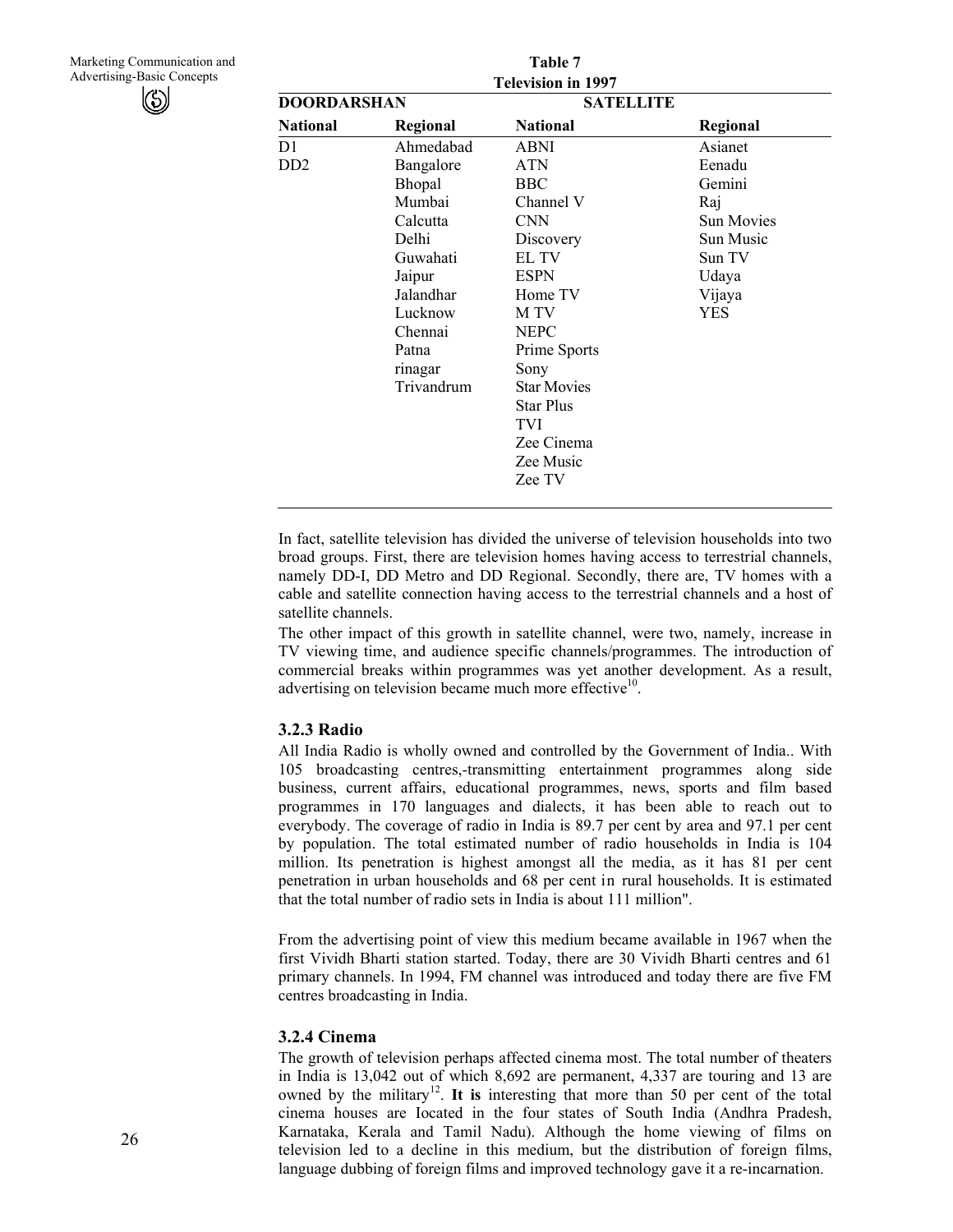#### **3.2.5 Outdoor** Indian Media Scene

Today, advertising agency have started specialized units or subsidiaries to buy rights for outdoor to advertise the brands of their clients.

Outdoor advertising has both conventional and innovative forms. The conventional form includes: billboards, bus panels, bus shelters and full buses, balloons, closed circuit TV at various places, dealer boards, digital boards (multivision/motionless), glow signs, glow cubes, kiosks etc. Its innovative use can be" seen in mobile vans, neon signs, postal stationery, sea sites, floaters, and video matrix display.

Outdoor advertising is becoming an increasingly important ingredient of the media mix. With new technology it is now able to enhance display quality. The other factor, which 26 contributed to its growth, is its low cost.

#### **Activity 1**

Identify the various publications/TV Channels which are targetted at youth and housewives:

.................................................................................................................................................................. ..................................................................................................................................................................... .................................................................................................................................................................... ..................................................................................................................................................................

## **3.3 EXPENDITURE ON ADVERTISING**

On analyzing the available data of the past five years, an interesting trend was noticed (Table 8). During these years, the total advertising expenditure grew from Rupees 1,700 crores to Rupees 4,600 crores, a 270 per cent growth. Television' s share grew from 18 per cent to 26.4 per cent, while the press was a loser, coming down from 68 per cent in 1991 to 61 per cent in  $1995^{13}$ .

Advertising expenditure on cinema also declined from 2 per cent to 0.5 per cent and the others, i.e., radio and outdoor advertising, maintained their position.

| TV         | <b>Radio</b> | <b>Press</b> | Cinema  | <b>Outdoor</b> | Total     |
|------------|--------------|--------------|---------|----------------|-----------|
| 306(18)    | 51(3)        | 1156(68)     | 34(2)   | 153(9)         | 1770(100) |
| 420(20)    | 63(3)        | 1386(66)     | 46(2.2) | 189(9)         | 2104(100) |
| 560(20)    | 84(3)        | 1820(64.7)   | 30(1.0) | 320(11.3)      | 2814(100) |
| 750(21.4)  | 110(3.1)     | 2255(64.4)   | 25(07)  | 360(10.3)      | 3500(100) |
| 1215(26.4) | 136(2.9)     | 2815(61.2)   |         | 410(8.9)       | 4600(100) |
|            |              |              |         | 24(0.5)        |           |

**Table 8 Advertising Expenditure by Medium: 1991-95** 

*Source.* ORG

**Top Spenders on Advertising:** The details of top 20 spenders on advertising during 1994-95 are given in table 9. The table reveals that consumer goods companies and liquor firms spent a higher percentage of their sales revenue on advertising compared to large industrial firms like, Reliance Industries<sup>14</sup>. The average ad spending of firms during 1994-95 went up by about 30 per cent as compared to the previous year. Looking at the trend, the ad expenditure in India may grow to Rupees 10,000 crores by the turn of the century  $15$ .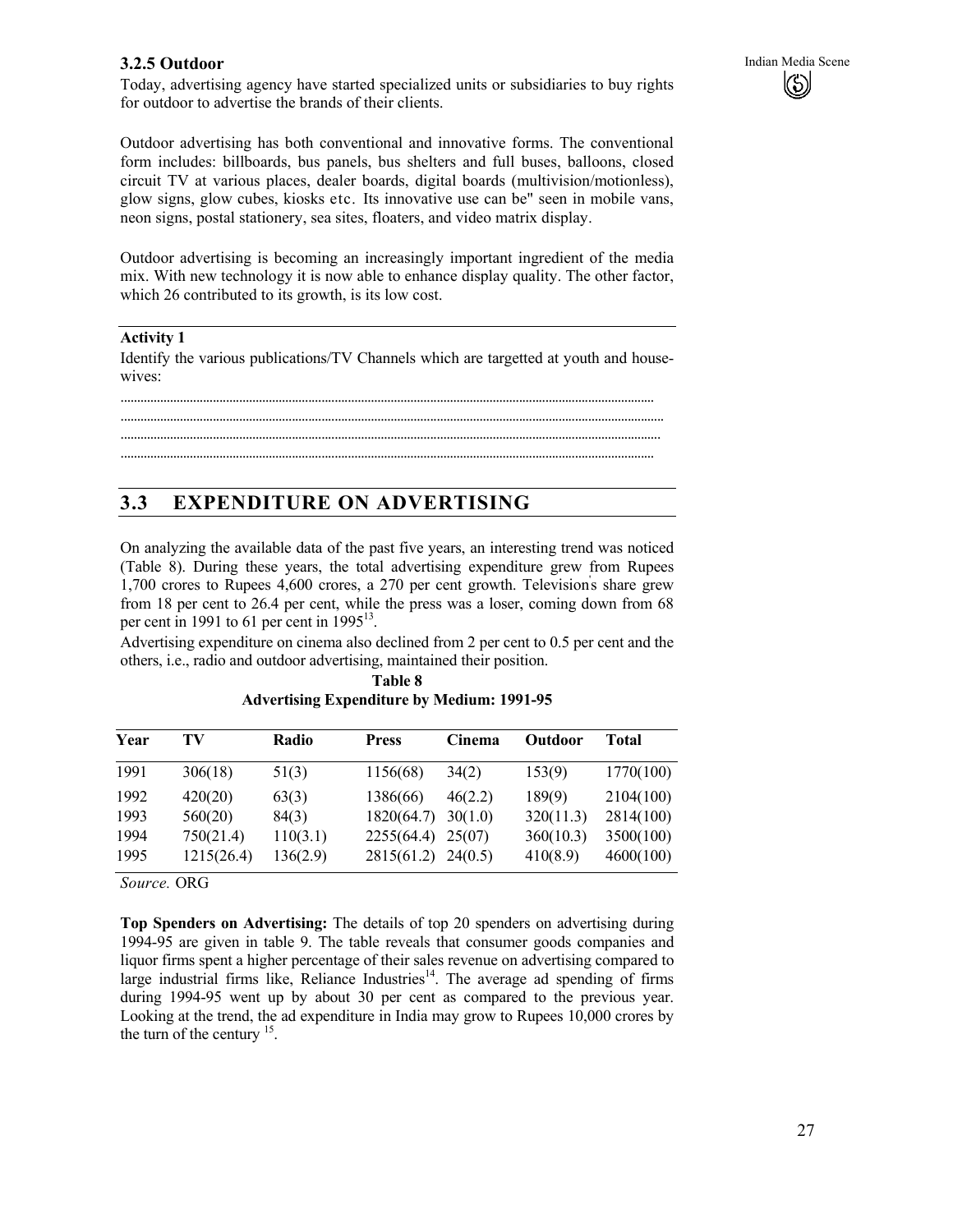**Table 9 Top 20 Spenders on Advertising (during 1994-95)** 

| Sr. No. Firms |                         | Ad spend<br>(Rs. in crores) | <b>Sales</b> | Ad spend<br>% of sales |
|---------------|-------------------------|-----------------------------|--------------|------------------------|
| 1.            | Hindustan Lever         | 109.81                      | 3,240.39     | 3.39                   |
| 2.            | <b>ITC</b>              | 107.67                      | 4,558.16     | 2.36                   |
| 3.            | Videocon                | 70.06                       | 1,117.98     | '6.27                  |
| 4.            | Brooke Bond-Lipton      | 60.68                       | 1,879.61     | 3.23                   |
| 5.            | Colgate-Palmolive       | 57.91                       | 682.19       | 9.49                   |
| 6.            | McDowell & Co.          | 41.92                       | 864.80.      | 4.85                   |
| 7.            | Nestle                  | 37.76                       | 712.16       | 5.30                   |
| 8.            | Philips                 | 36.36                       | 1,213.80     | 3.02                   |
| 9.            | Indexport               | 33.97                       | 190.74       | 17.81                  |
| 10.           | Godfrey Philips         | 33.89                       | 752.34       | 4.50                   |
| 11.           | Herbertson              | 30.16                       | 192.52       | 15.67                  |
| 12.           | Procter & Gamble        | 29.54                       | 273.55       | 10.80                  |
| 13.           | <i>Bajaj</i> Auto       | 29.08                       | 2,149.30     | 1.35                   |
| 14.           | <b>BPL</b>              | 28.54                       | 837.59       | 3,41                   |
| 15.           | Reliance Ind.           | 27.39                       | 7,019.05     | 0.39                   |
| 16.           | Dabur                   | 25.92                       | 405.58       | 6.39                   |
| 17.           | <b>MRF</b>              | 22.64                       | 1,140.25     | 1.99                   |
| 18.           | <b>Titan Industries</b> | 20.22                       | 280.34       | 7.21                   |
| 19.           | Tata Tea                | 19.85                       | 399.12       | 4.97                   |
| 20.           | Britannia Ind.          | 17.12                       | 565.58       | 3.03                   |

## **3.4 REACH OF MASS MEDIA**

To know the reach of the various mass media, an extensive reference has been made to secondary information sources. In this section data collected from two major syndicated studies NRS-95 and IRS-95 are presented to identify the extent of the reach of the mass media. The National Readership Survey (NRS-95)<sup>6</sup> has concentrated data on urban areas while the Indian Readership Survey (IRS-95)" covers both rural urban India. It is because of their sample size and the detailing of data that they are 'rated as two massive exercises providing critical data on media habits and reach among Indian consumers'".

The IRS covers the whole of India except the states of Jammu and Kashmir and offshore islands. The sample size of IRS 95 was the world's largest, 1,65,640. The rural sample size was 51,265. The IRS 95 does not report on unconventional media. This should not be taken to mean that unconventional. media are not potent.

The National Readership Survey 1995 (NRS 95) covered all of urban India except the offshore territories and the states of Jammu and Kashmir and Himachal Pradesh. A total of 345 towns, out of a total of 3,696 were covered by the NRS and a total of 431 publications with 628 distinct editions were surveyed. The NRS surveyed all urban dwellers above and including the age of 15 years. For the purpose of socio-economic classification, monthly household income was taken as the bases. Accordingly, they were labeled as SEC A, SEC B, etc., where Socio-Economic Class (SEC), A or Al represented households with a monthly income in excess of Rupees 10,000. The information available from the IRS 95 and NRS 95 reports has been summarized in the following pages to develop a clearer picture of the reach of the mass media, both in urban and rural India.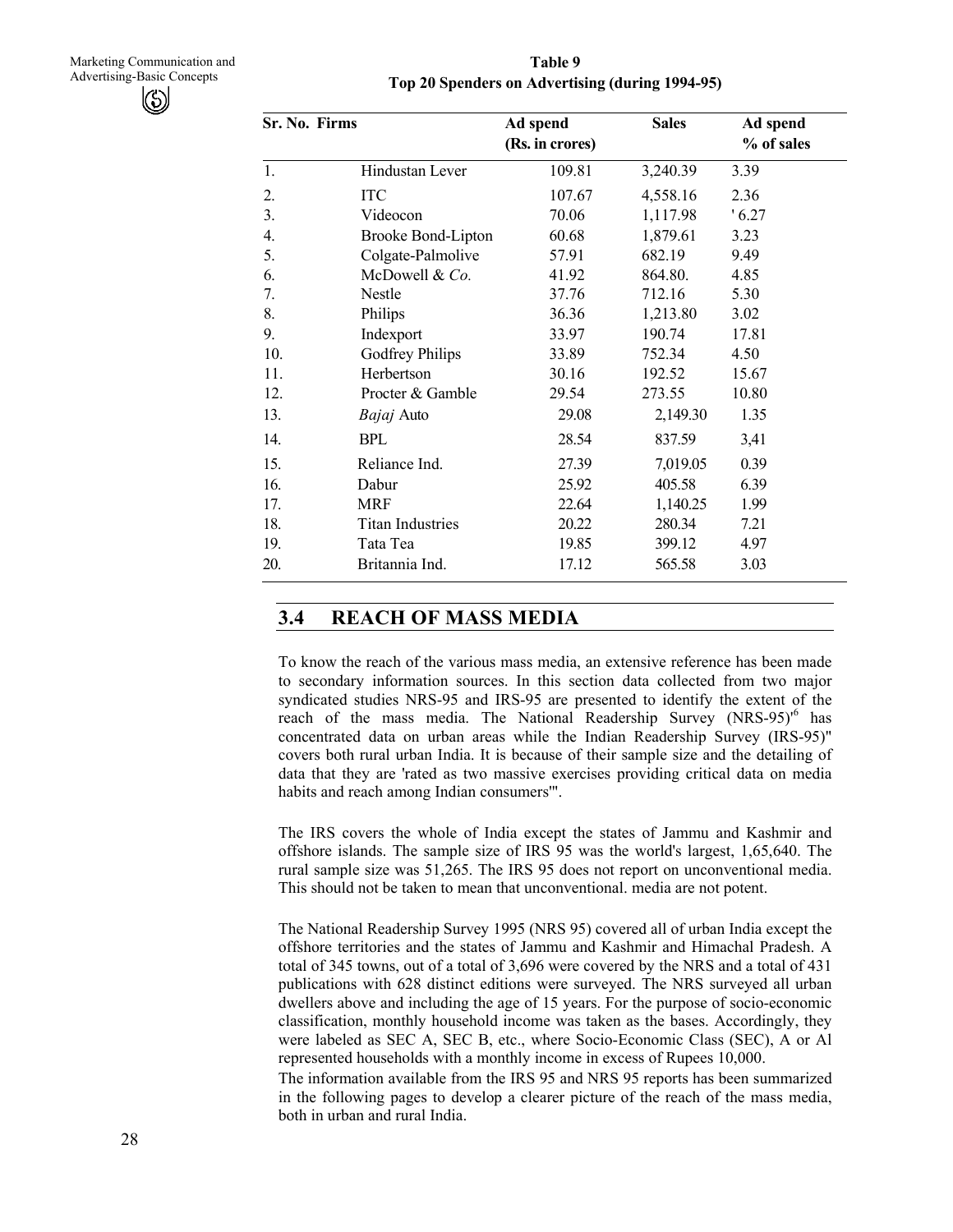# **3.5 MEDIA EXPOSURE** Indian Media Scene **16.1999** Indian Media Scene

The average urban Indian spends almost 14 hours a week with various kinds of media. There may be some overlaps among media, especially in regard to radio. A good amount of this time (60 per cent) is spent watching television.

Television is the leading medium when it comes to exposures. This is true both across segments and zones. The details are given in table 10.

|                                                             | <b>ALL ADULTS</b> |    |    |    |    |  |  |  |
|-------------------------------------------------------------|-------------------|----|----|----|----|--|--|--|
| Media<br><b>North</b><br>West<br>South<br>East<br>All India |                   |    |    |    |    |  |  |  |
| Press                                                       | 42                | 41 | 51 | 48 | 46 |  |  |  |
| TV                                                          | 73                | 70 | 79 | 73 | 74 |  |  |  |
| Radio                                                       | 30                | 40 | 35 | 54 | 40 |  |  |  |
| Cinema                                                      | 21                | 30 | 29 | 52 | 33 |  |  |  |

#### **Table 10 Exposure to Mass Media (All India)**

Exposure to the press shows a major improvement in SEC A&B. Other media also show an increased exposure except cinema which remains the same across the socioeconomic classes (Table 11).

Women are less exposed to the press than men. Exposure to television is the same for both genders. Exposure to cinema is also lower among women.

The major pattern breaker is the South zone, with higher exposures to cinema and radio. This pattern holds for SEC A&B and women sub-segments also. The other significant deviation is the very low exposure to cinema among women in North India.

|             | Table 11<br><b>Exposure to Mass Media in See A&amp;B</b> |          |          |          |           |  |  |  |  |
|-------------|----------------------------------------------------------|----------|----------|----------|-----------|--|--|--|--|
|             | <b>SECA &amp; B</b>                                      |          |          |          |           |  |  |  |  |
| Media       | North                                                    | East     | West     | South    | All India |  |  |  |  |
| Press<br>TV | 72<br>91                                                 | 73<br>90 | 79<br>89 | 78<br>91 | 75<br>90  |  |  |  |  |
| Radio       | 41                                                       | 44       | 41       | 57       | 45        |  |  |  |  |
| Cinema      | 24                                                       | 29       | 32       | 51       | 33        |  |  |  |  |

| Table 12<br><b>Exposure of Mass Media Among Women</b> |              |      |      |       |           |  |  |
|-------------------------------------------------------|--------------|------|------|-------|-----------|--|--|
|                                                       |              |      |      |       |           |  |  |
| Media                                                 | <b>North</b> | East | West | South | All India |  |  |
| Press                                                 | 30           | 27   | 37   | 34    | 33        |  |  |
| TV                                                    | 75           | 70   | 79   | 73    | 75        |  |  |
| Radio                                                 | 25           | 35   | 31   | 50    | 36        |  |  |
| Cinema                                                | 10           | 19   | 18   | 40    | 23        |  |  |

#### **3.5.1 TV Penetration**

Penetration of television in households and the penetration of various terrestrial and satellite channels in TV households is presented in the following four tables (Table 13 to 16). These data have been displayed at the state level rather than the zone level due to language channels and significant variations across states.

The penetration of the Doordarshan satellite channel is higher than the penetration of cable and satellite. This could be due to confusion between satellite and terrestrial (DD1) channels and lack of adequate field control (The date are for " access" rather than viewership).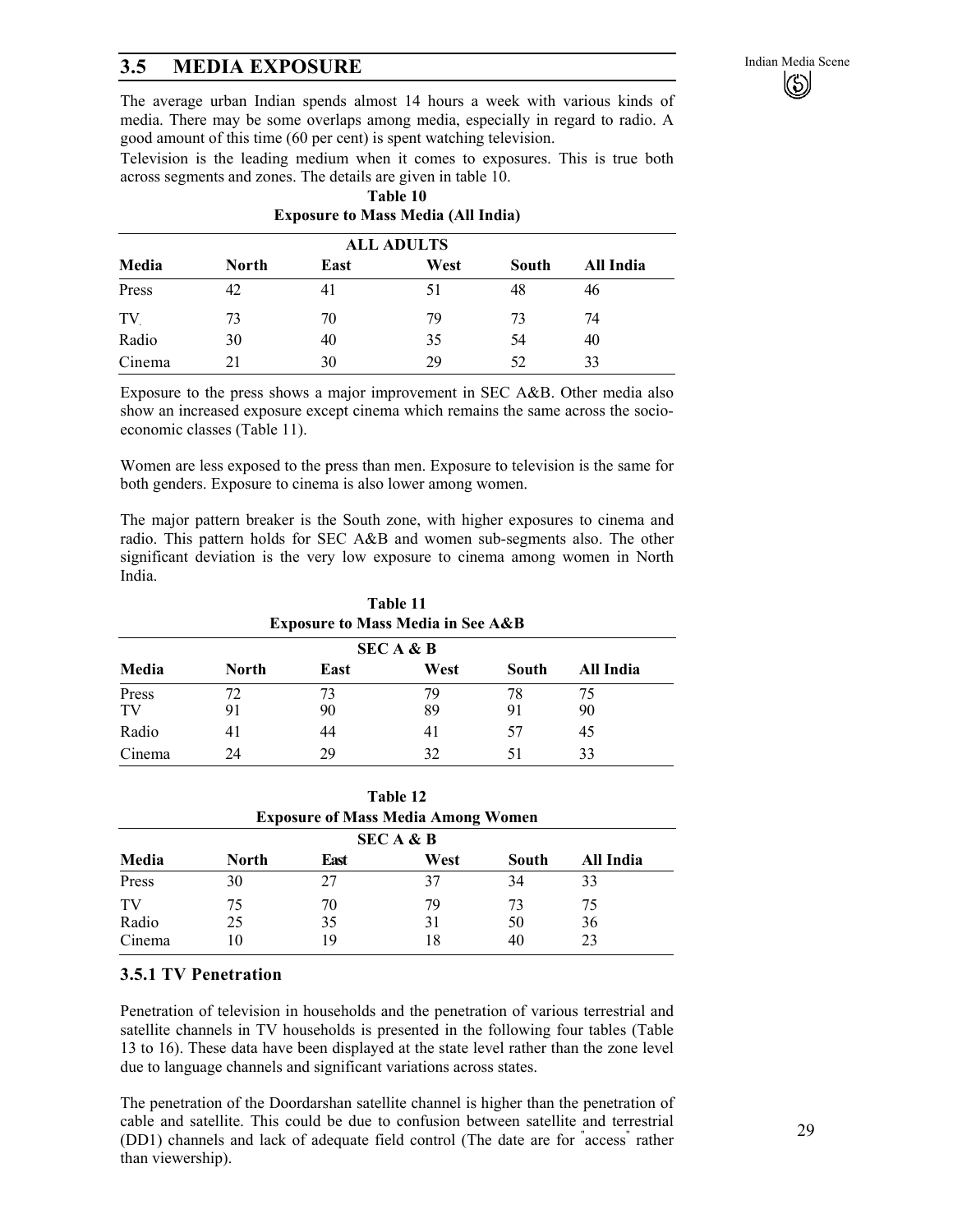**Table 13 Penetration of TV in North Zone** 

|                       | <b>Delhi</b> | Uttar Pradesh Rajasthan |      | Himachal<br>Pradesh/Chandigarh |
|-----------------------|--------------|-------------------------|------|--------------------------------|
| Total HHs (`000)      | 2027         | 4786                    | 1895 | 2198                           |
| TV HH <sub>s</sub>    | 85           | 58                      | 65   | 75                             |
| C&S HH <sub>s</sub>   | 26           | 25                      | 31.  | 39                             |
| DD <sub>1</sub>       | 100          | 100                     | 100  | 100                            |
| D <sub>D</sub>        | 100          | 33                      | 37   | 30                             |
| Cable                 | 23           | 15                      | 14   | 24                             |
| <b>Star Plus</b>      | 24           | 18                      | 22   | 24                             |
| Prime Sports          | 21           | 13                      | 20   | 20                             |
| Channel V             | 18           | 10                      | 14   | 19                             |
| <b>BBC</b>            | 22           | 12                      | 20   | 19                             |
| <b>Star Movies 11</b> | 5            | 9                       | 6    |                                |
| Zee TV                | 25           | 24                      | 30   | 26                             |
| EL TV                 | 15           | 13                      | 13   | 16                             |
| ATN                   | 23           | <u>22</u>               | 26   | 25                             |

**Table 14 Penetration of TV in East Zone** 

|                             | <b>West Bengal</b> | Orissa         | <b>Bihar</b> | <b>North</b>   |
|-----------------------------|--------------------|----------------|--------------|----------------|
|                             |                    |                |              | East/Arunachal |
| Total HHs ('000)            | 3989               | 919            | 1936         | 1089           |
| TV HH <sub>s</sub>          | 53                 | 49             | 49           | 57             |
| C&S HHs                     | 20                 | 30             | 27           | 22             |
| DD 1                        | 100                | 100            | 100          | 99             |
| D <sub>D</sub> <sub>2</sub> | 81                 | 48             | 17           | 18             |
| Cable                       | 7                  | 8              | 13           | 10             |
| <b>Star Plus</b>            | 10                 | 24             | 21           | 19             |
| Prime Sports                | 8                  | 17             | 16           | 18             |
| Channel V                   | 7                  | 16             | 16           | 18             |
| <b>BBC</b>                  | 8                  | 18             | 17           | 18             |
| <b>Star Movies</b>          | 5                  | 2              |              | 6              |
| Zee TV                      | 10                 | 28             | 25           | 20             |
| EL-TV                       | 6                  | 15.            | 15           | 12             |
| <b>ATN</b>                  | 9                  | 23             | 23           | 12             |
| DD7 (Bengali)               | 7                  | $\overline{0}$ | $\theta$     |                |
| Bangladesh                  | 10                 | $\theta$       | 0            | 0              |
| DD6 (Oriya)                 | $\theta$           | 32             | $\theta$     | 0              |

| 'able |  |
|-------|--|
|-------|--|

**Penetration of TV in South Zone** 

|                             |      | Andhra Pradesh Tamil Nadu Karnataka |      | Kerala |  |
|-----------------------------|------|-------------------------------------|------|--------|--|
| Total HHs (000)             | 3618 | 4671                                | 2928 | 1580   |  |
| TV HH <sub>s</sub>          | 51   | 52                                  | 60   | 41     |  |
| C&S HH <sub>s</sub>         | 32   | 39                                  | 37   | 14     |  |
| DD <sub>1</sub>             | 100  | 100                                 | 100  | 100    |  |
| D <sub>D</sub> <sub>2</sub> | 22   | 43                                  | 40   | 21     |  |
| Cable                       | 25   | 19                                  | 27   | 4      |  |
| <b>Star Plus</b>            | 27   | 32                                  | 34   | 12     |  |
| Prime Sports                | 23   | 24                                  | 29   | 11     |  |
| Channel V                   | 20   | 14                                  | 24   | 9      |  |
| <b>BBC</b>                  | 25   | 26                                  | 29   | 12     |  |
| <b>Star Movies</b>          | 16   | 9                                   | 12   | 5      |  |
| Zee TV                      | 29   | 13                                  | 35   | 8      |  |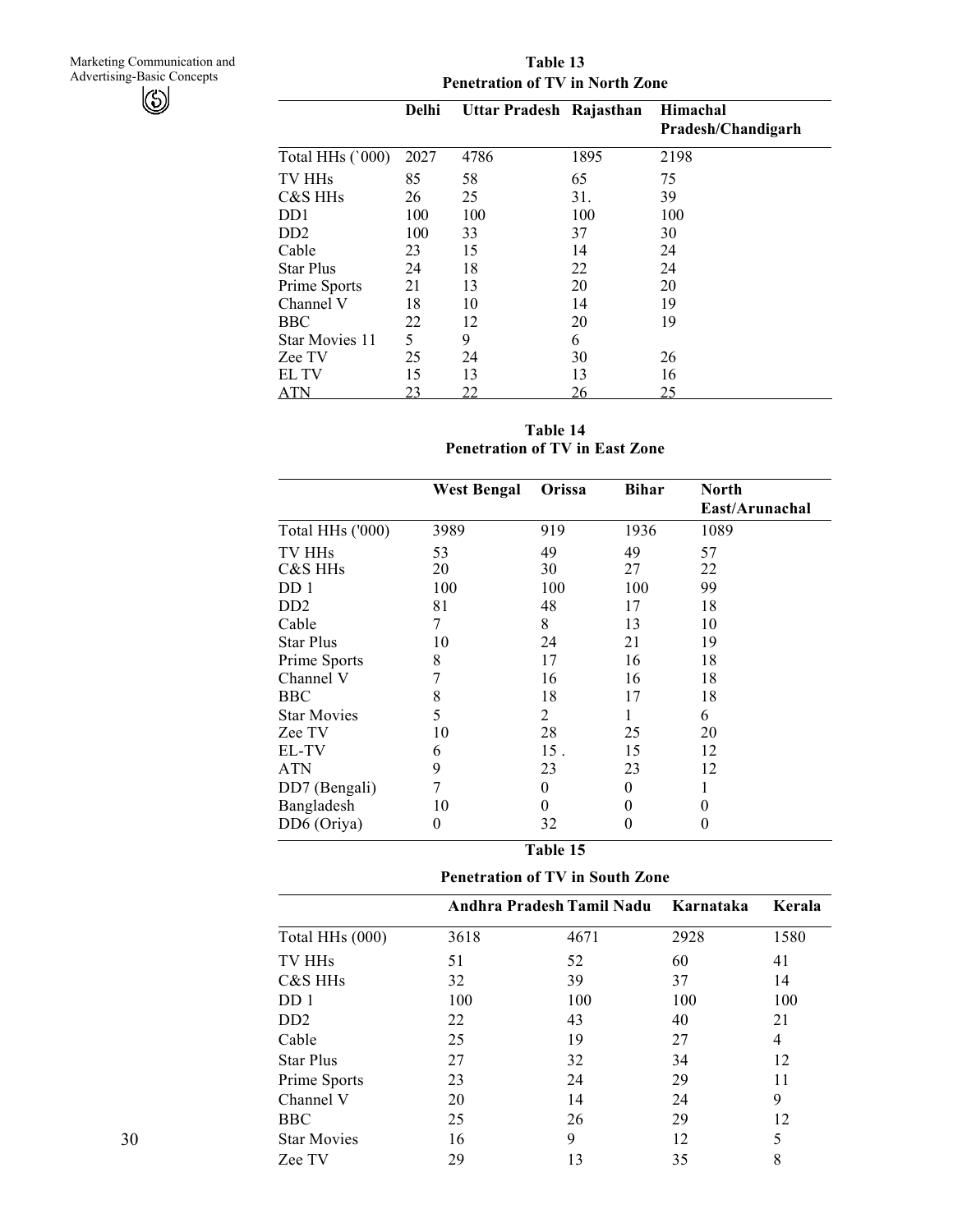| EL TV           |    |    |     |    |
|-----------------|----|----|-----|----|
| <b>ATN</b>      | 24 | 23 | 28  | 6  |
| Sun TV          |    | 38 | 24  | 10 |
| Udaya TV        |    | 2  | 23' |    |
| Raj TV          |    | 37 | 9   | 6  |
| Asianet         |    | 21 |     |    |
| Gemini TV       |    |    |     |    |
| DDS (Tamil)     |    | 16 |     |    |
| DD8 (Telugu)    | 97 | 0  |     | 0  |
| DD9 (Malayalam) |    |    |     | 98 |
| DD9 (Kannada)   |    |    | 91  |    |
| <b>GEC TV</b>   |    | 14 |     |    |
| <b>JJAYTV</b>   |    | 22 |     |    |
|                 |    |    |     |    |

|                                                          | Table 16    |         |                       |  |  |  |  |
|----------------------------------------------------------|-------------|---------|-----------------------|--|--|--|--|
| <b>Indian Media Scene Penetration of TV in West Zone</b> |             |         |                       |  |  |  |  |
|                                                          | Maharashtra | Gujarat | <b>Madhya Pradesh</b> |  |  |  |  |
| Total HHs ('000)                                         | 6979        | 3140    | 3100                  |  |  |  |  |
| TV HH <sub>s</sub>                                       | 68          | 61      | 70                    |  |  |  |  |
| C&S HH <sub>s</sub>                                      | 36          | 66      | 43                    |  |  |  |  |
| DD <sub>1</sub>                                          | 100         | 99      | 100                   |  |  |  |  |
| D <sub>D</sub>                                           | 54          | 51      | 23                    |  |  |  |  |
| Cable                                                    | 28          | 56      | 17                    |  |  |  |  |
| <b>Star Plus</b>                                         | 31          | 61      | 33                    |  |  |  |  |
| Prime Sports                                             | 28          | 52      | 21                    |  |  |  |  |
| Channel V                                                | 26          | 47      | 18                    |  |  |  |  |
| <b>BBC</b>                                               | 28          | 50      | 20                    |  |  |  |  |
| <b>Star Movies</b>                                       | 21          | 12      | 6                     |  |  |  |  |
| Zee TV                                                   | 34          | 65      | 42                    |  |  |  |  |
| EL TV                                                    | 22          | 37      | 20                    |  |  |  |  |
| <b>ATN</b>                                               | 32          | 61      | 35                    |  |  |  |  |

#### **3.5.2 Readership and Leading Publications**

The exposure to the print medium and readership information has been presented in tables 17 and 18. The first table is at the all India level and the second is specifically on SEC A&B.

All the information has been presented for six possible target audiences. At the first level we have all adults, men and women. Secondly we have the same demographics but restricted to the upper socio-economic groupings of A and 13 categories.

At the all India level, the information presented is for exposure to the print medium. This includes exposure to dailies, magazines and also to various types of magazines, like general interest, sports, business, etc.

We have presented readership data for leading publications in each of the six audience groupings. For each group, a leading daily and magazine, from English and the relevant Indian language, has been selected.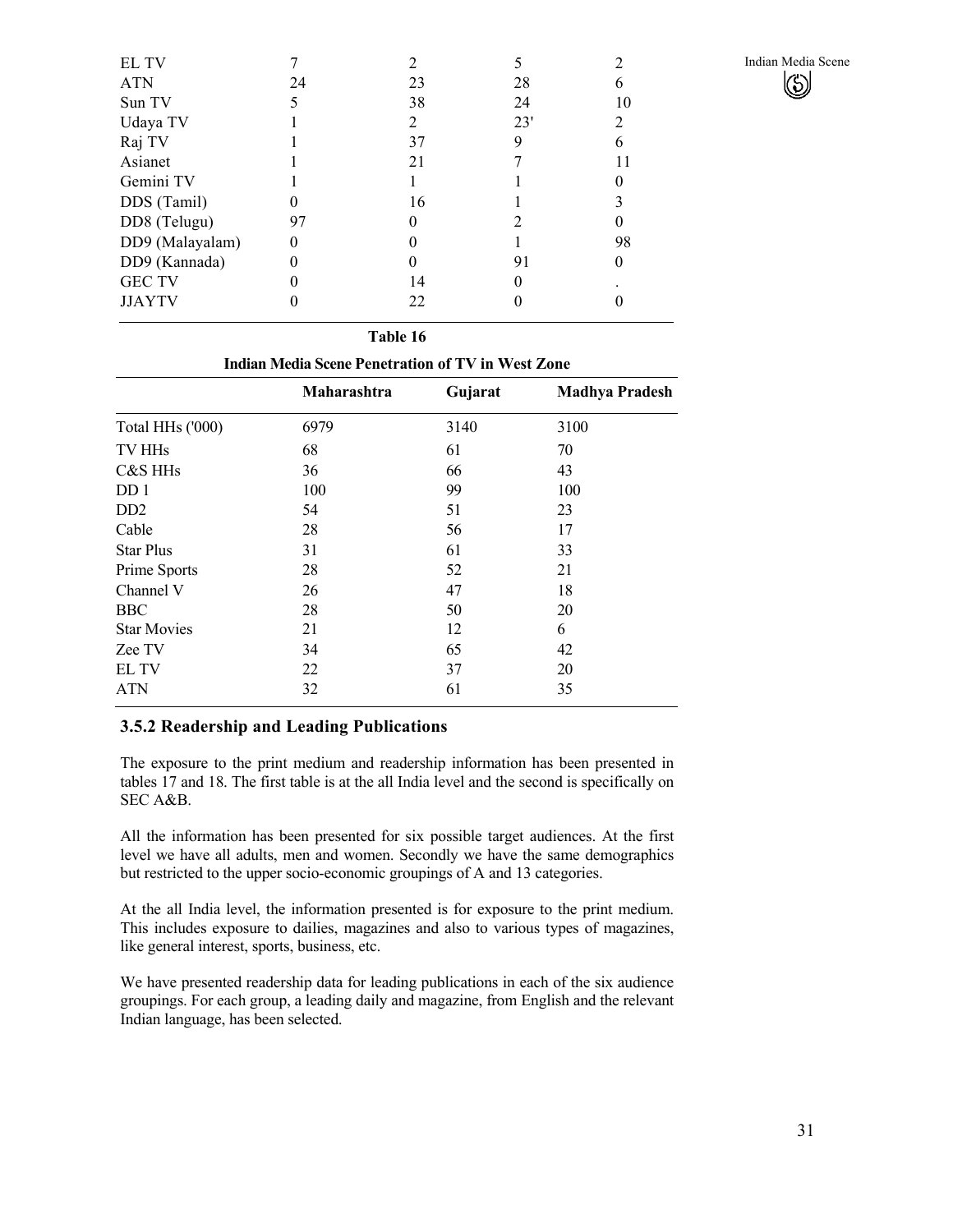**Table 17 Exposure to all Types of Publications (ALL INDIA)** 

|                                  |        |               |                   |      | Absolute/Percentage |                |
|----------------------------------|--------|---------------|-------------------|------|---------------------|----------------|
|                                  |        |               | <b>ALL ADULTS</b> |      |                     |                |
| Total $(^{\circ}000)$            |        | $\frac{0}{0}$ | <b>Men</b> ('000) | $\%$ | Women               | $\frac{0}{0}$  |
| Population                       | 161781 | 100           | 86170             | 100  | 75611               | 10             |
| Exposure to Press Exposure 74457 |        | 46            | 50109             | 58   | 24348               | 32             |
| Any Publication                  | 74457  | 100           | 50109             | 100  | 24348               | 10             |
| Any Daily                        | 63846  | 86            | 45421             | 91   | 18425               | 76             |
| Any Magazine                     | 49496  | 66            | 31983             | 64   | 17513               | 72             |
| Any Gen. Interest Magazine 30629 |        | 41            | 20570             | 41   | 10059               | 41             |
| Any Sports Magazine              | 3504   | 5             | 3121              | 6    | 383                 | $\overline{2}$ |
| Any Bus./Fin. Magazine           | 1865   | 3             | 1523              | 3    | 342                 | 1              |
| Any Women Magazine               | 17678  | 24            | 9419              | 19   | 8259                | 34             |
| Any Ent. /Film Magazine          | 14760  | 20            | 10266             | 20   | 4494                | 18             |
| Any Health Magazine              | 2652   | 4             | 1828              | 4    | 824                 | 3              |
| Any Children/ Youth Mag.         | 11995  | 16            | 7586              | 15   | 4409                | 18             |
| Know.6899<br>General<br>Any      |        | 9             | 5329              | 11   | 1570                | 6              |
| Any Sunday Editions              | 14559  | 20            | 10425             | 21   | 4134                | 17             |
| Any special Intt. Magazine       | 928    |               | 685               |      | 243                 | 1              |

**Table 18 Exposure to all Types of Publication in Socio-Economic Class A&B** 

| <b>Total ('000)</b>               |                       | $\frac{0}{0}$ | <b>Men ('000)</b> | $\frac{6}{9}$  | Women<br>(000) | $\frac{6}{10}$ |
|-----------------------------------|-----------------------|---------------|-------------------|----------------|----------------|----------------|
| Population                        | 44900                 | 100           | 24234             | 100            | 20666          | 10             |
| <b>Exposure to Press Exposure</b> | 33856                 | 75            | 20982             | 87             | 12874          | 62             |
| Any Publication                   | 33856                 | 100           | 20982             | 100            | 12874          | 10             |
| Any Daily                         | 30097                 | 89            | 19567             | 93             | 10530          | 82             |
| Any Magazine                      | 24932                 | 74            | 15386             | 73             | 9546           | 74             |
| General<br>Any                    | Interest16362         | 48            | 10636             | 51             | 5726           | 44             |
| Any Sports Magazine               | 1870                  | 6             | 1634              | 8              | 236            | 2              |
| Any Bus./Fin. Magazine            | 1492                  | 4             | 1204              | 6              | 288            | $\overline{2}$ |
| Any Women Magazine                | 9943                  | 29            | 4987              | 24             | 4956           | 39             |
| Any Ent. /Film Magazine           | 7256                  | 21            | 4814              | 23             | 2442           | 19             |
| Any Health Magazine               | 1823                  | 5             | 1213              | 6              | 610            | 5              |
| Children/<br>Any                  | Youth <sub>5572</sub> | 16            | 3435              | 16             | 2137           | 17             |
| General<br>Any                    | Know.4606             | 14            | 3510              | 17             | 1096           | 9              |
| Any Sunday Editions               | 8230                  | 24            | 5633              | 27             | 2597           | 20             |
| Any special Intt. Magazine        | 578                   | 2             | 429               | $\overline{c}$ | 149            | 1              |

• All figures are based on average issue readership

- Base for "Exposure to Press" percentage is population
- Base for all other exposure / readership percentage is "Any Publication" readership

## **3.6 RURAL MEDIA SCENE**

The North and West Zones have a higher percentage of farmers than the all-India percentage. The South Zone has a high percentage of labourers and the North the lowest. In Kerala, the percentage of farmers is only 3 per cent and that of these "not working", 67 per cent. The percentage of farmers is lower than the percentage of labourers in all areas except the West where they are equal.

If we look at the population dispersion according to the population strata, then we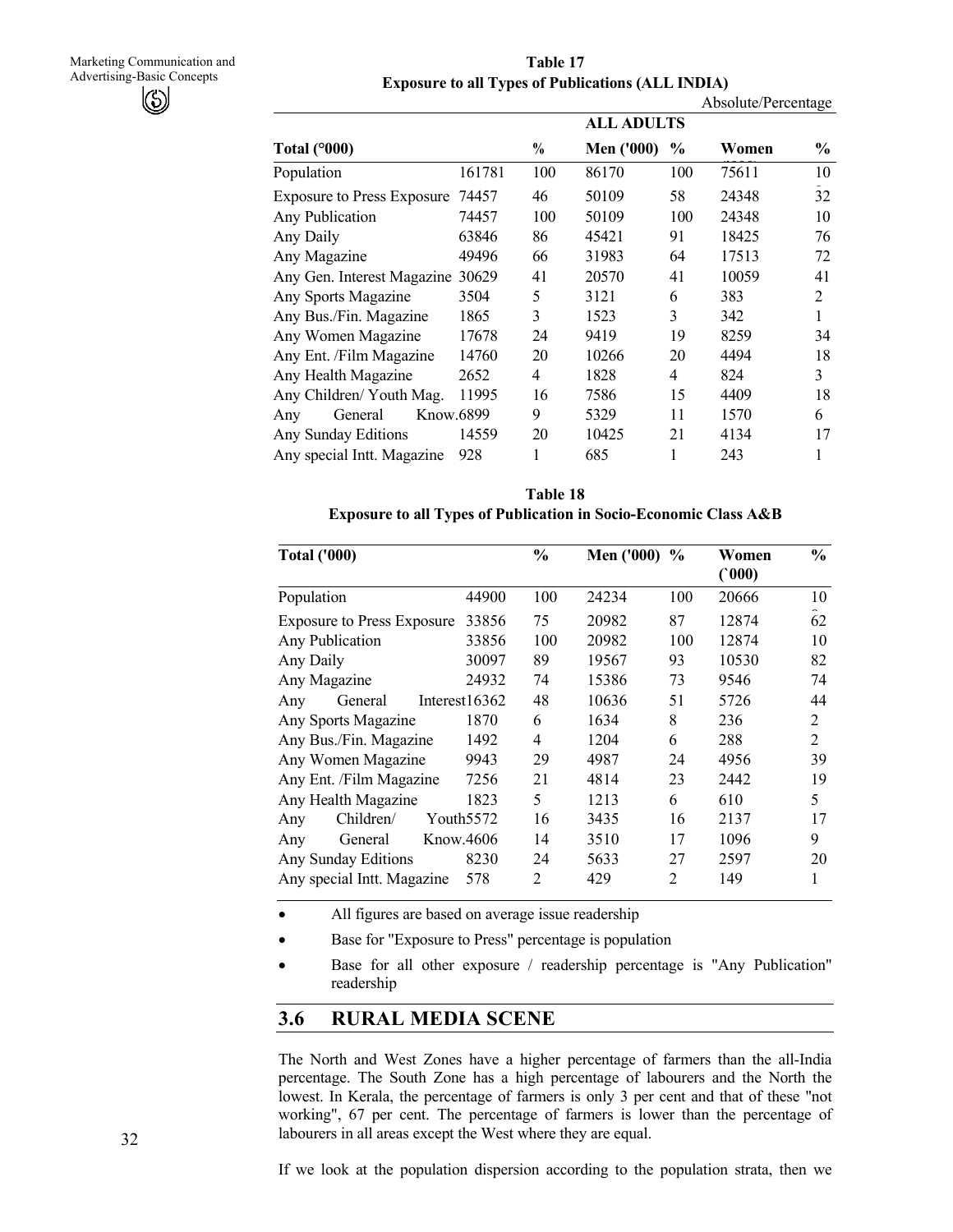notice that the South zone has a very high percentage of rural people living in villages Indian Media Scene with a population strata greater than 5,000. All other zones have a lower percentage of people living in villages with a population greater than 5,000 than the all-India percentage. In the North, East and West zones the percentages of people living in the population cent<sup>r</sup>es below 1,000 is on the higher side. Kerala has the highest percentage of people living in villages with a population greater than 5,000, whereas Himachal Pradesh has no village with a population greater than 5,000.

While deciding the media options in order to reach rural areas, media performance needs to be considered. Where TV exposure is high, radio exposure is low. For example, in the North and the West the difference between the exposure levels of TV and radio is high, whereas in the South the difference is relatively small. Only in the East is the exposure to radio higher than the exposure to TV (though marginally).

| Percentage of Population exposed to Media |           |        |        |        |      |  |  |
|-------------------------------------------|-----------|--------|--------|--------|------|--|--|
| <b>PRIVATE</b>                            | All India | North  | South  | East   | West |  |  |
| Press                                     | 27        | 27     | 31     | 27     | 27   |  |  |
| T.V.                                      | 66        | 78     | 57     | 78     | 56   |  |  |
| Radio                                     | 43        | 28     | 49     | 57     | 33   |  |  |
| Cinema                                    | 27        | 9      | 50     | 17     | 16   |  |  |
| Video                                     | 15        | 17     | 9      | 24     | 1.0  |  |  |
| Any Media                                 | 46        | 36     | 71     | 39     | 49   |  |  |
| Total $(000)$                             | 448606    | 125272 | 104955 | 126881 | 9149 |  |  |

**Table 19 Percentage of Population exposed to Media** 

- Any medium as the percentage of total population
- Other date as the percentage of any medium

TV undoubtedly is the single medium, which has a high exposure level in all the zones. Its exposure levels are relatively higher in the North and West. This may be due to the fact that most of the programmes are in Hindi.

Interestingly, the National Network alone has a very high penetration level ranging between 98 per cent and 100 per cent in all the areas viz., North, South, East and West. Other channels like Metro (10 per cent), etc. have a very low penetration level. Moreover farmers and "not working" categories have a high viewership compared to the other categories of the rural audience.

The print medium is the most important option for communication. The print medium has been receiving a major chunk of the media spend. It has a high exposure level in urban areas but its exposure level in rural areas is low. Its low exposure levels in rural areas can be attributed to low literacy rate, language barriers, etc.

The exposure to the print medium is relatively low as compared to TV or radio exposures. Only 13% of the rural population is exposed to any publication. Only the South has a high level of exposure. This is due to the high literacy rate in the South, especially in Kerala. On an all-India basis, exposure to "any Hindi publication" is the highest. This is mainly due to very high exposure of' any Hindi publication in the North.

| <b>Publications</b> | All India | North | South | East | West |
|---------------------|-----------|-------|-------|------|------|
| Any English         |           |       |       | u    |      |
| Any Hindi           | 31        | 92    | Ng    | 34   | 31   |
| Any Bengali         |           |       |       | 32   |      |

**Table 20 Exposure to Any Publication**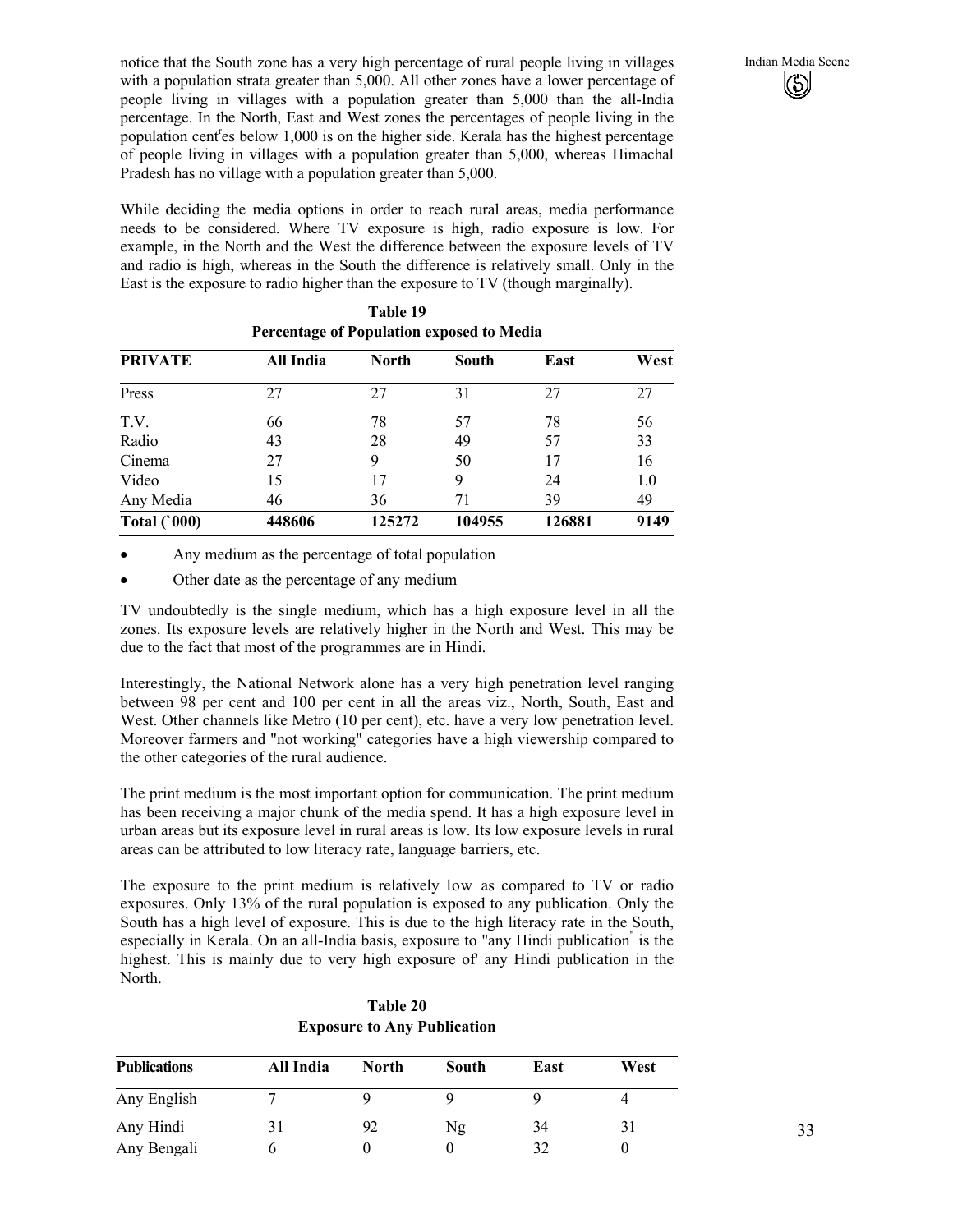| Any Oriya           |        |        |        | 12     |       |
|---------------------|--------|--------|--------|--------|-------|
| Any Tamil           | 11     |        | 30     |        |       |
| Any Telugu          | 6      |        | 17     |        |       |
| Any Kannada         |        |        | 13     |        |       |
| Any Malayalam       | 15     |        | 41     |        | 0     |
| Any Marathi         |        |        | Ng     | 0      | 54    |
| Any Gujarati        |        |        | 0.     |        | 22    |
| Any Publication     | 13     | 10     | 21     | 8      | 13    |
| <b>Total</b> ('000) | 448606 | 125272 | 104955 | 126881 | 91498 |
|                     |        |        |        |        |       |

- Any medium as a percentage of total population
- Other date as the percentage of any medium
- $Ng = Negligible$

Individual states cannot be dealt with at the same time with some common publications. A publication in Andhra Pradesh would have a very low or a zero readership in Tamil Nadu. But in the Northern states, two or more states can be targeted at the same time with some common publications, e.g., Punjab Kesari has a readership of 58 per cent in Haryana and Chandigarh, 51 per cent in Himachal Pradesh and 20 per cent in Punjab. This is due to the common language, Hindi. Other hindi publications also play an important role.

Radio has an all India exposure level of 43 per cent. Among the available radio channels the Primary channel has the hightest listenership on an all India basis. Vividh Bharati also has a high listenership. Only in the North is the listenership of the Primary channel low. The South has the highest listeners hip of the Primary channel. In the North alone the listenership of Vividh Bharti is higher than of Primary channel. The Sri Lanka Broadcasting Corporation has a presence in the listnership with the highest listenership in the South.

| Table 21                                           |        |                           |        |                |       |  |  |
|----------------------------------------------------|--------|---------------------------|--------|----------------|-------|--|--|
|                                                    |        | <b>Radio Listenership</b> |        |                |       |  |  |
| All India<br><b>North</b><br>West<br>East<br>South |        |                           |        |                |       |  |  |
| Vividh Bharti                                      | 64     | 79                        | 51     | 78             | 64    |  |  |
| Primary Channel                                    | -77    | 34                        | 92     | 84             | 72    |  |  |
| Sri Lanka B.C.                                     | 8      | 4                         | 19     | $\overline{4}$ |       |  |  |
| Any Radio                                          | 21     | 10                        | 35     | 23             | 16    |  |  |
| <b>Total</b> ('000)                                | 448606 | 125272                    | 104955 | 126881         | 91498 |  |  |

All radio as a percentage of total population Other date as a percentage of any radio

Radio has been an effective medium for reaching the rural areas. Orissa and Karnataka have a high listnership of the Primary channel (98 per cent). In the North, Punjab has the highest listenership of the Primary channel (95 per cent). Vividh Bharti has a listenership of 93 percent in Bihar and 90 per cent in Gujarat.

Another media option is cinema. The popularity of film stars in South India is reflected in the high exposure levels and the high cinema going habit in the South.

| <b>Table 22</b><br><b>Cinema Going Habits</b> |    |    |    |    |    |
|-----------------------------------------------|----|----|----|----|----|
|                                               |    |    |    |    |    |
| Go to Cinema                                  | 13 | ζ  | 35 |    |    |
| Don't Go                                      |    | 97 | 65 | 93 | 92 |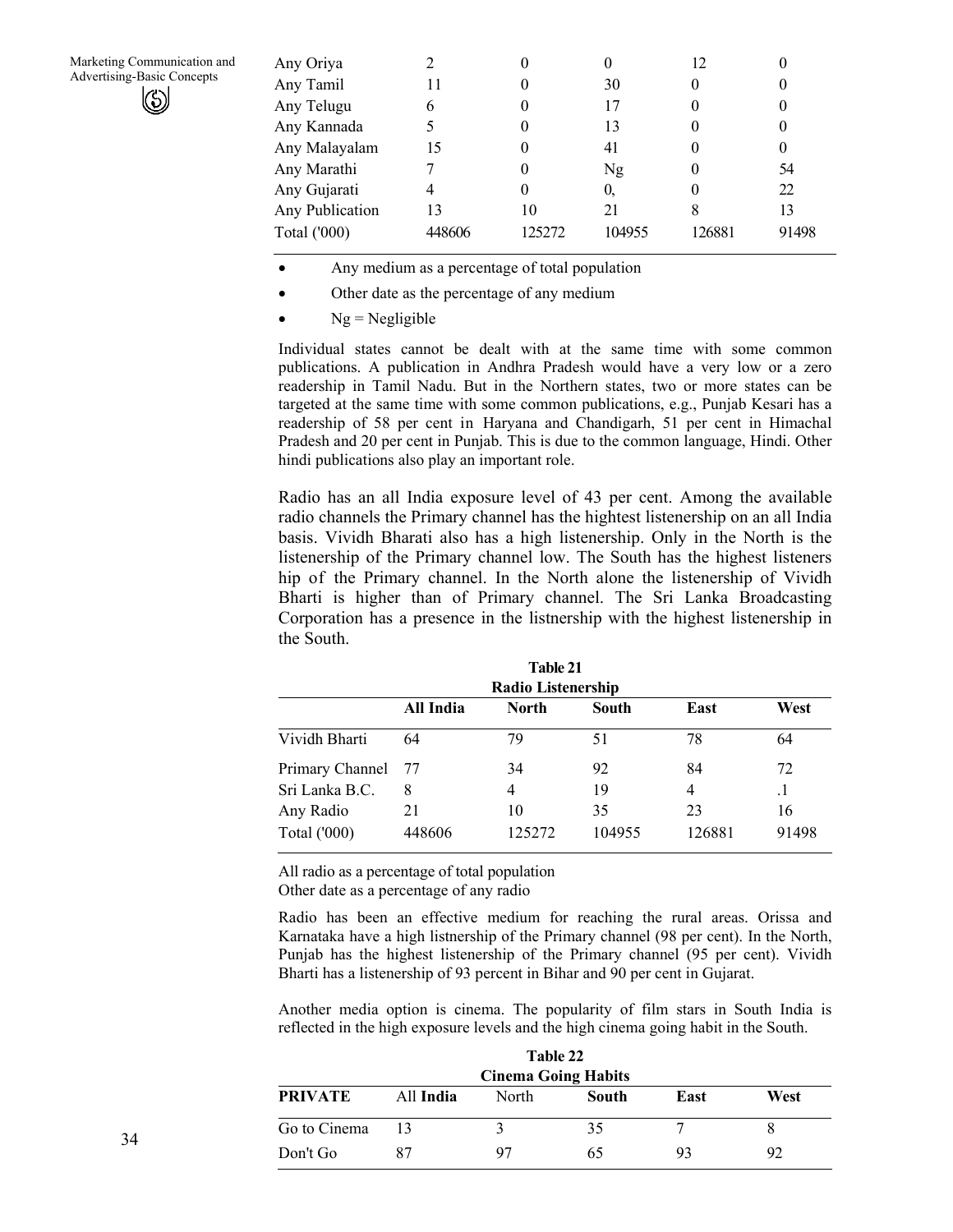- All figures as percentage of total population Indian Media Scene Indian Media Scene
- Cinemagoer is defined as a person who goes to cinema at least once a month

The lowest cinema going percentage is in the North. Himachal Pradesh has only 1 per cent of the population as cinemagoers, whereas in Madhya Pradesh it is 4 per cent and in Gujarat 6 per cent. In the South, Andhra Pradesh has the highest cinemagoing' percentage of 43 per cent, Tamil Nadu has 36 per cent, Karnataka 31 per cent, Kerala 23 per cent.

Last but not the least, Video is an option worth mentioning. It may not have very impressive figures to justify its usage, but taking it for its qualitative factors may justify its usage. Video exposure is the lowest in the South zone and highest in the East. West Bengal has the highest percentage exposed to video (32 per cent). The qualitative factor, which support its use is that there is great curiosity about video in rural areas, hence its viewership is "active" and has low cost also.

#### **Activity 2**

Visit a rural area **and identify** the type **of media vehicles** available to reach out to various . segments like, children, house-wives, **Young** Adults, **Senior** Citizens, etc.

……………………………………………………………………………………………… ……………………………………………………………………………………………… ……………………………………………………………………………………………… ……………………………………………………………………………………………… ……………………………………………………………………………………………… ……………………………………………………………………………………………… ……………………………………………………………………………………………… ……………………………………………………………………………………………… ……………………………………………………………………………………………… ……………………………………………………………………………………………… ……………………………………………………………………………………………… ………………………………………………………………………………………………

## **3.7 SUMMARY**

The media scene in India has undergone changes and is, in fact, changing overtime. On the one hand new form of media are emerging, having repercussions on others, and, on the other hand, media habits of consumers are also showing changing trends.

Post-independence development of media have been seen to be slow. For twenty five years after independence, the growth of media such as print, cinema and radio followed the predictable normal pattern.

The pressures of urbanization, development in technology, growth in literacy rate did not significantly, affect the media. In this scenario where intra or inter media competition virtually did not exists.

It was only around the early seventies that one witnessed changes in the media scene. Induced by technological advances which facilitated sophistication both in print and electronic media expanded its reach and provided multiple options to the audience.

Introduction of colour among print titles, expansion of the TV network, establishing of TV network, establishment of radio commercial channel, made life more entertaining for a vast majority of the urbanites.

For the first time the audience were getting segmented by the newly introduced titles,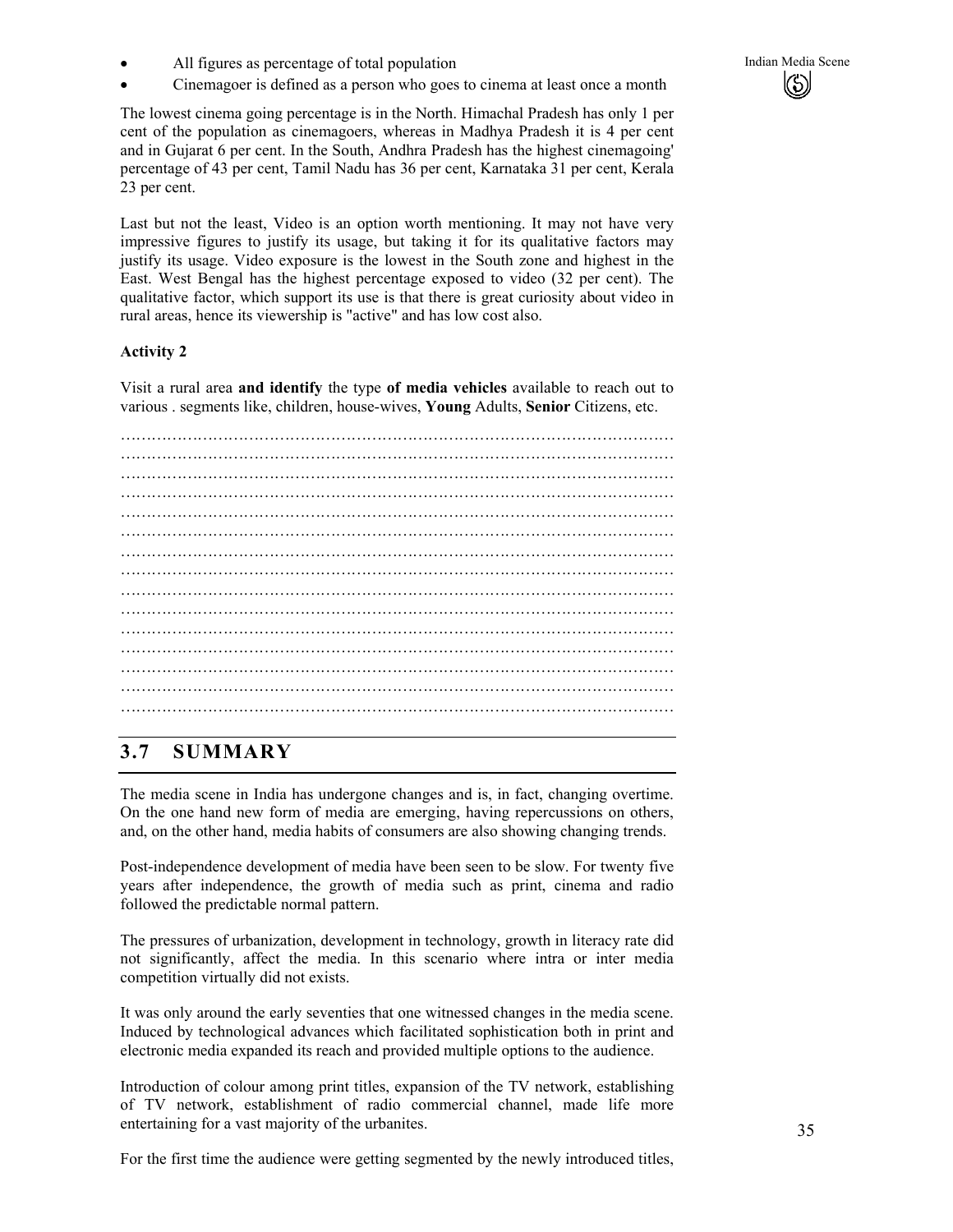new markets were opening up and large number of people were coming under media exposure.

Another interesting fact of this period was the development of novel relationships between audience and media, between housewives and television, between youth and gossipy titles, between women and Vividh Bharati, between urban youth and FM radio channel, etc. In addition, sponsored programmes became a regular feature on television.

These developments, along with the emergence of home video viewing facilities and cable network changed the social matrix. Habits of visiting cinema and reading magazines became apparent casualties during the early ninties. Easy access of filmy entertainment .through video and cable viewing significantly affected the composition of the cinema audience. Television, in fact, became an obsession with the vast majority, and the television audience, due to multiplicity of channels and programmes got fragmented into specific segments like children, women and the hitherto unreached rural affluent class.

The other major trend was the growth in the exposure levels. In the early seventies if the exposure of the urban adults to any mass media was around 30 per cent, the exposure levels crossed 80 per cent by ninties, can be seen from the table 3.27 on summary of the statewise media exposures. Similarly, the exposure levels of the rural affluents grew from 10 per cent to more than 40 per cent. he details.

In the early ninties, growing access to modern technology and emergence of new contours of market, prompted publications to add editions; specialized print titles, both in English and in other Indian languages. Similarly, the growth in satellite channels and cable networks introduced new elements of competition that the audience got fragmented due to a vast variety in audience specific programme.

These trends of growth created a clutter in the mass media as a result of which the advertisers started identifying innovative media and methods to reach out to their audiences.

Such a competitive environment, characterized by growing number of communication services organizations, multiplicity of brands, fragmented audiences, multiple channels and programmes, specialized publications, introduction of innovative media, created a compulsive need for the advertisers to adopt a strategic approach.

## **3.8 SELF ASSESSMENT QUESTIONS**

- 1. What major changes have taken place in the Indian Media Scene, during the past decade?
- 2 It is being said that growth in Mass Media made it possible for the marketers, to target their products to newer segments like house-wives and children. Comment.
- 3. Write a brief on your understanding of the rural media scene.

## **3.9 FURTHER READINGS**

You may select some of the titles mentioned under `References` for further readings.

#### **References**

1. Ravi Shanker, "Emerging Trends in Advertising" , *Observer, Oct.20,* 1995.

2. D.K. Bose and Rajiv Tiwari, "Media Services Marketing", *in Services Marketing the Indian Experience, (ed),* by Ravi Shanker, (New Delhi, South Asia